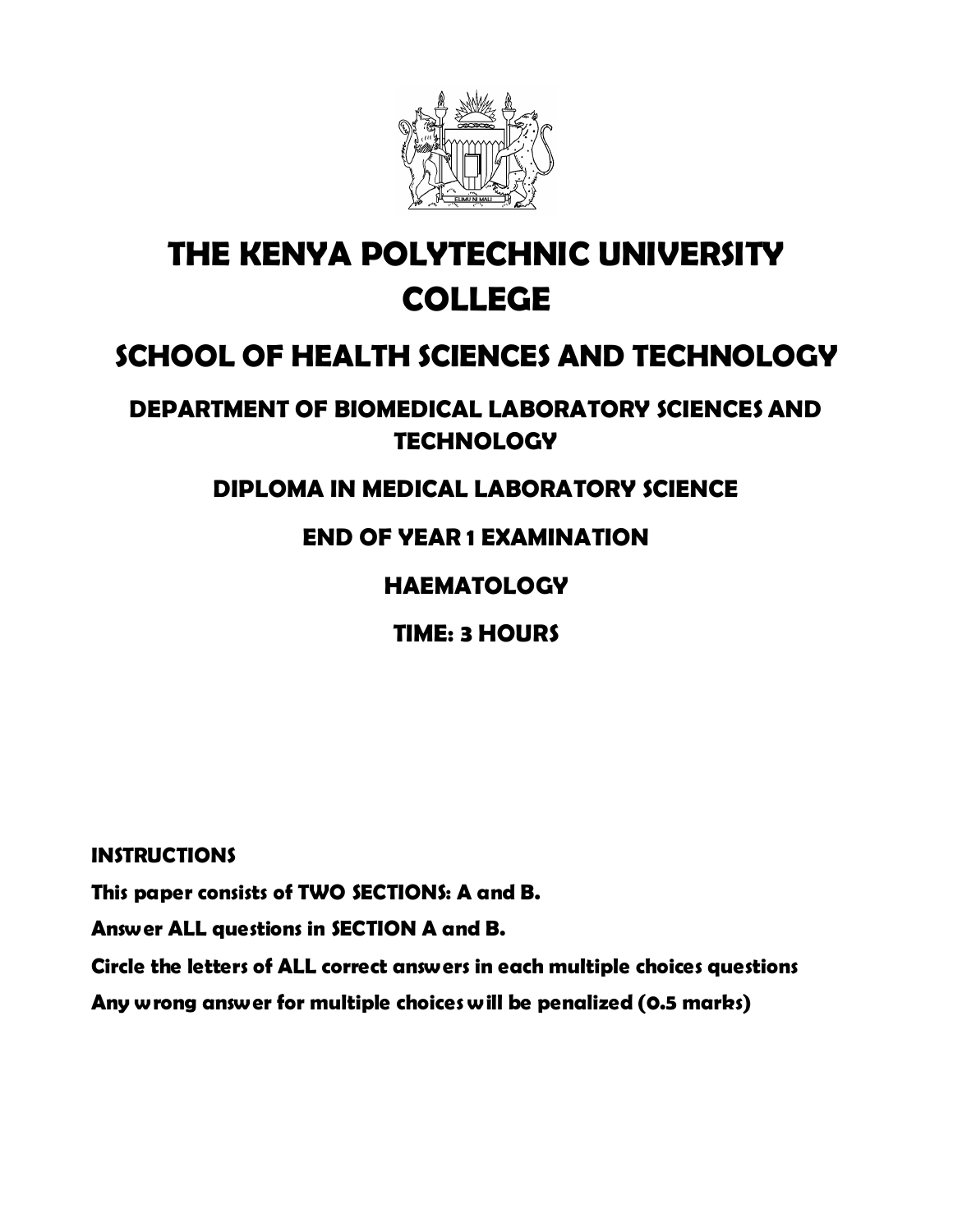#### **SECTION A (40 MARKS)**

- 1. The primary site of hematopoiesis in the fetus between the  $10<sup>th</sup>$  and  $20<sup>th</sup>$  week of gestation is the
	- a) Lymph nodes
	- b) Bone marrow
	- c) Thymus
	- d) Liver

2. Active blood cell producing marrow begins to regress in the fourth year of life and is replaced by ;

- a) bones
- b) Fat
- c) Fibrous tissue
- d) collagen
- 3. The major erythrocyte production site is the
	- a) bone marrow
	- b) Kidney
	- c) Liver
	- d) spleen
- 4. Most of erythrocyte energy comes from
	- a) Embden- Meyerhof pathway
	- b) Pryvate hexose Rapport-Luebering shunt
	- c) Hexose monophosphate shunt
	- d) Methaemoglobin reduction pathway
- 5. The major site for the removal of normal, aged erythrocytes is the
	- a) Bone marrow
	- b) Kidney
	- c) Liver
	- d) Spleen
- 6. An increased MCV is associated with;
	- a) Macrocytic anaemia
	- b) Microcytic anaemia
	- c) Normocytic aneamia
	- d) Iron defiency anemia
- 7. Which one of these statements is NOT TRUE concerning erythropoietin?
	- a) 90% of the hormone is made in the liver.
	- b) One stimulus to production is a low atmospheric oxygen level
	- c) It contains a hypoxia response gene.
	- d) Levels in blood are high if there is a tumour secreting erythropoietin is causing polycythaemia but are low in severe renal disease.
- 8. Haemoglobin molecule
	- a) Contains 1 atom of iron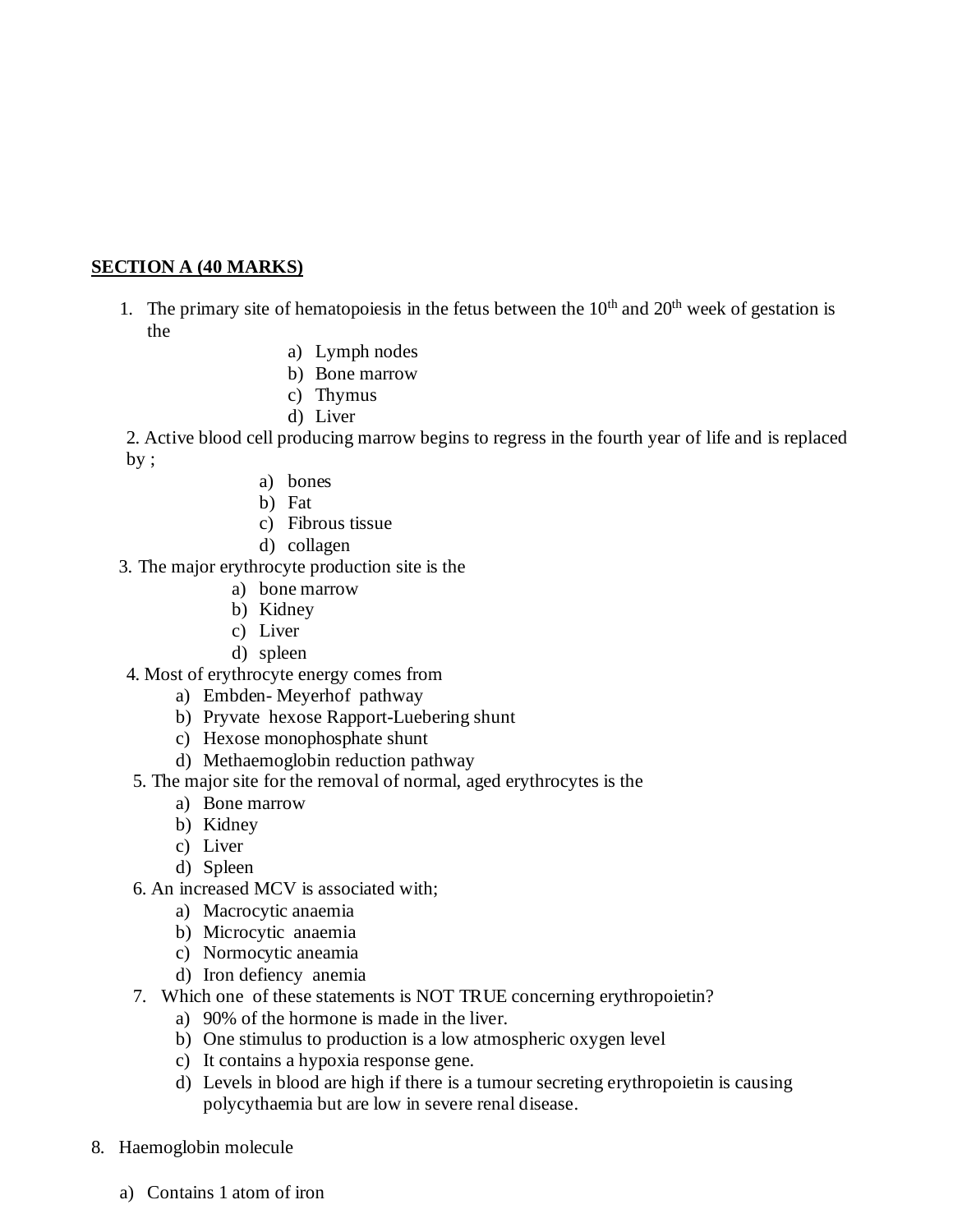- b) Is broken down by Reticulo endothelial system
- c) Is in very low levels at birth compared to adult life
- d) Is determine by the origin of individuals
- 9. Embden-Meyerhof pathway produces the following **except**
	- a) ATP
	- b) 2,3DPG
	- c) NADH
	- d) ADP

10. During cell development the following changes take place in the nucleus

- a) The nucleus increases in size with maturity
- b) The chromatin pattern becomes fine and smooth with maturity
- c) Nucleoli disappear with maturity
- d) The nuclear gains round and large vacuoles as the cells mature.
- 11. Causes of neutrophilia include
	- a) Viral infections
	- b) Parasitic infections
	- c) Agranulocytosis
	- d) Emotional stress
- 12. Platelet diluting fluid include
	- a) Hayems fluid
	- b) Turks fluid
	- c) Formal citrate
	- d) Baars fluid
- 13. 2% sodium metabisulphite
	- a) is used in testing for sickle cells in blood
	- b) change Hb A to Hb S
	- c) lyse red blood cells
	- d) saturate red blood cells with oxygen
- 14. Eosinophilia is commonly found in;
	- a) Aplastic anaemia
	- b) Viral infections
	- c) Bacterial infections
	- d) Parasitic infections
- 15.The following refer to HB F
	- a) It is an inactive haemoglobin
	- b) It is resistant to alkaline denaturation
	- c) It has low affinity to oxygen
	- d) It is adult haemoglobin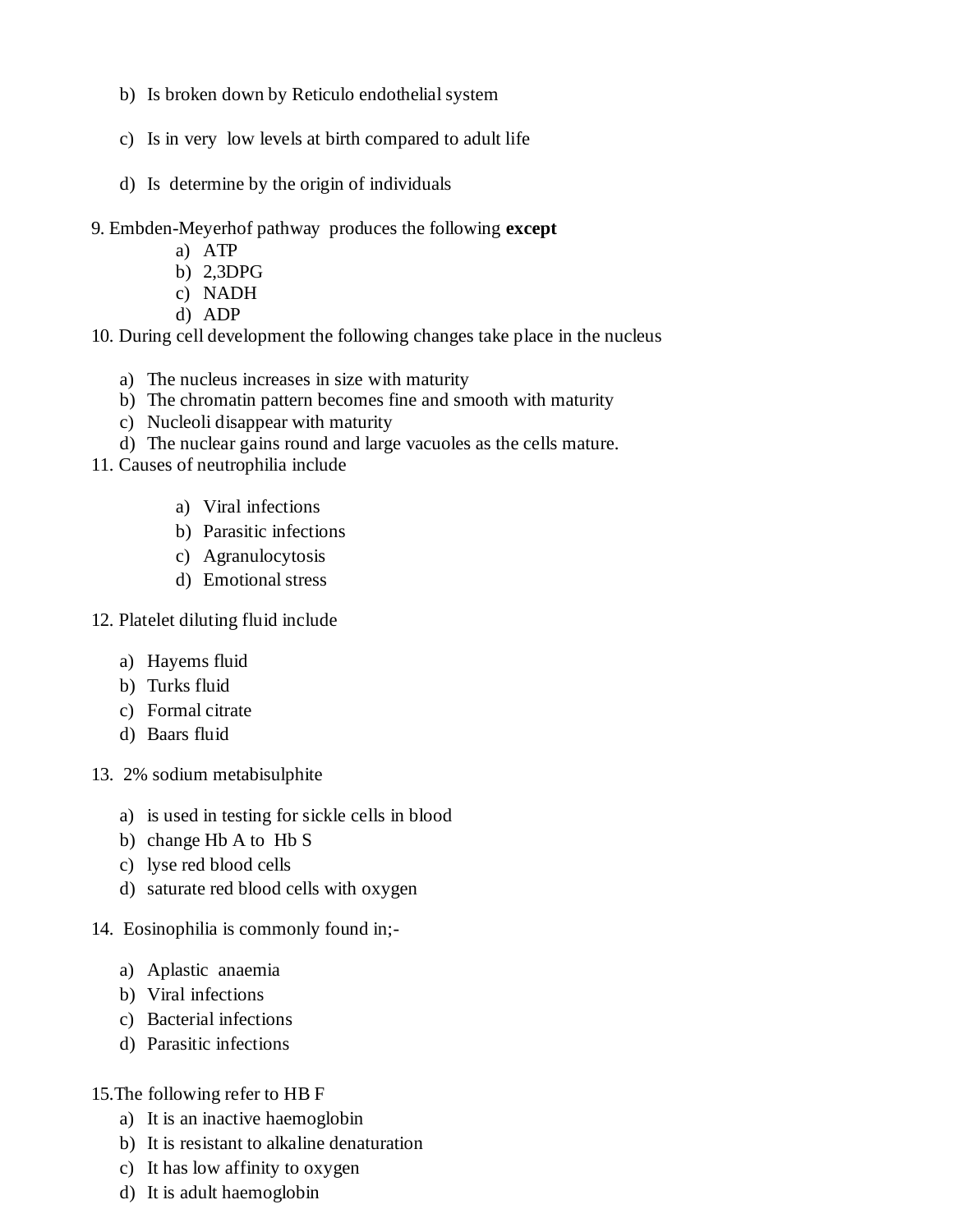16. When a patient has reticulocytosis the blood film will show

- a) Macrocytosis
- b) Orthochromasia
- c) Microcytosis
- d) Hypochromasia

17. An improved Neubaur Counting chamber has a depth of

- a) 1mm
- b) 0.1mm
- c) 1cm
- d) 0.1cm

18. The highest dilution achieved in a WBC diluting pipette is;

- a) 1:10
- b) 1:20
- c) 1:200
- d) 1:100

19. MCV of a sample of blood with a PCV of 45% and erythrocyte count of  $5.00X10^{12}/L$  is;

- a) 30pg
- b) 33.3%
- c) 90fl
- d) 15g/dl

20. Hemoglobin affinity for  $O_2$  is regulated by

- a) heme
- b) globin
- c) iron
- d) 2,3-DPG
- 21. Effective function of the red blood cell depends on the following **EXCEPT**:
	- a) Negative surface charge to permits it to repulse other circulating cells
	- b) Its unique tear drop shape
	- c) Its ability to prevent oxidative stress to the hemoglobin molecule
	- d) Maintenance of the four iron atoms on each hemoglobin molecule in the ferrous (Fe3+) state
- 22. The following are normal forms of Hgb
	- a) Cyanmethaemoglobin
	- b) Oxyhaemoglobin
	- c) Methaemoglobin
	- d) Carboxyhaemoglobin
- 23. The following are white blood cell diluting fluids
	- a) Hayems fluid
	- b) Ammonium sulphate
	- c) Formal citrate
	- d) Turks fluids
- 24. Ammonium Oxalates is a
	- a) platelets diluting fluid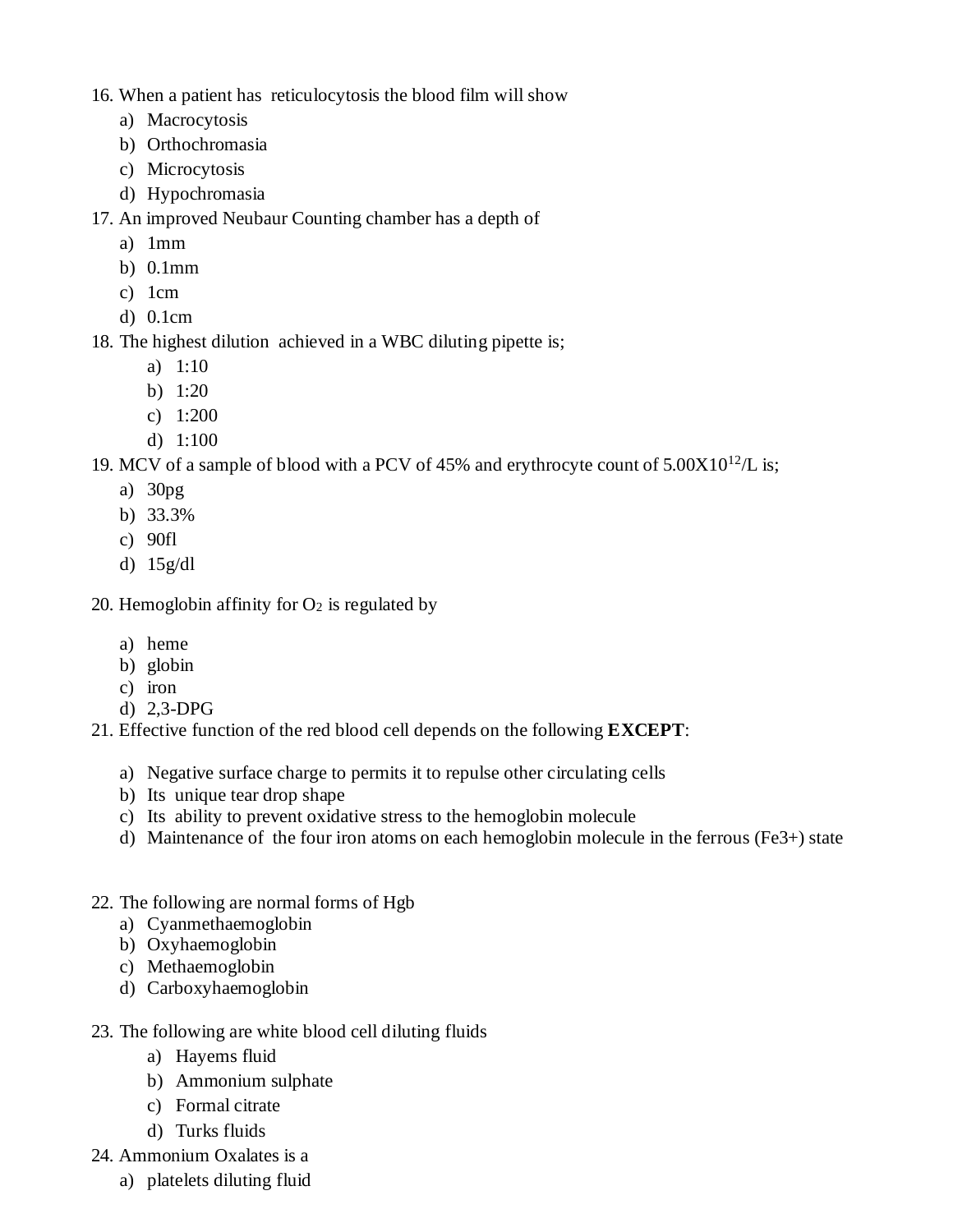- b) Red blood diluting fluid
- c) WBC diluting fluid
- d) Anticoagulant
- 25. Drabkins solution is a
	- a) Diluents used in Hb estimation
	- b) A Platelet diluting fluid
	- c) Red blood diluting fluid
	- d) Anticoagulant
- 26. The following dyes are used for the demonstration of reticulocytes
	- a) Giemsa stain
	- b) Carbol fuchsin
	- c) Brilliant cresyl blue
	- d) Eosin
- 27. The formula for calculating MCHC is;
	- a. Hb x 10 RBC
	- b. Hb x 10 PCV
	- c. Hb x 10 PCV
	- d. Hb x 10 Hb
- 28) . The presence of a ragged tail on a prepared thin blood film is due to
	- a) Poor speader
	- b) Greasy slides
	- c) Clotted plasma proteins
	- d) Narrow speader
- 29)The process of erythropoiesis is governed by
- a) The rate of oxygen delivery to tissues
- b) The amount of Fe3+ in the Hb Molecule.
- c) Heart and other organs outside the bone marrow
- d) A hormone produced by the liver
- 30) Anemia is defined as;
	- a) a reduction in Hb, Hct and RBC Count.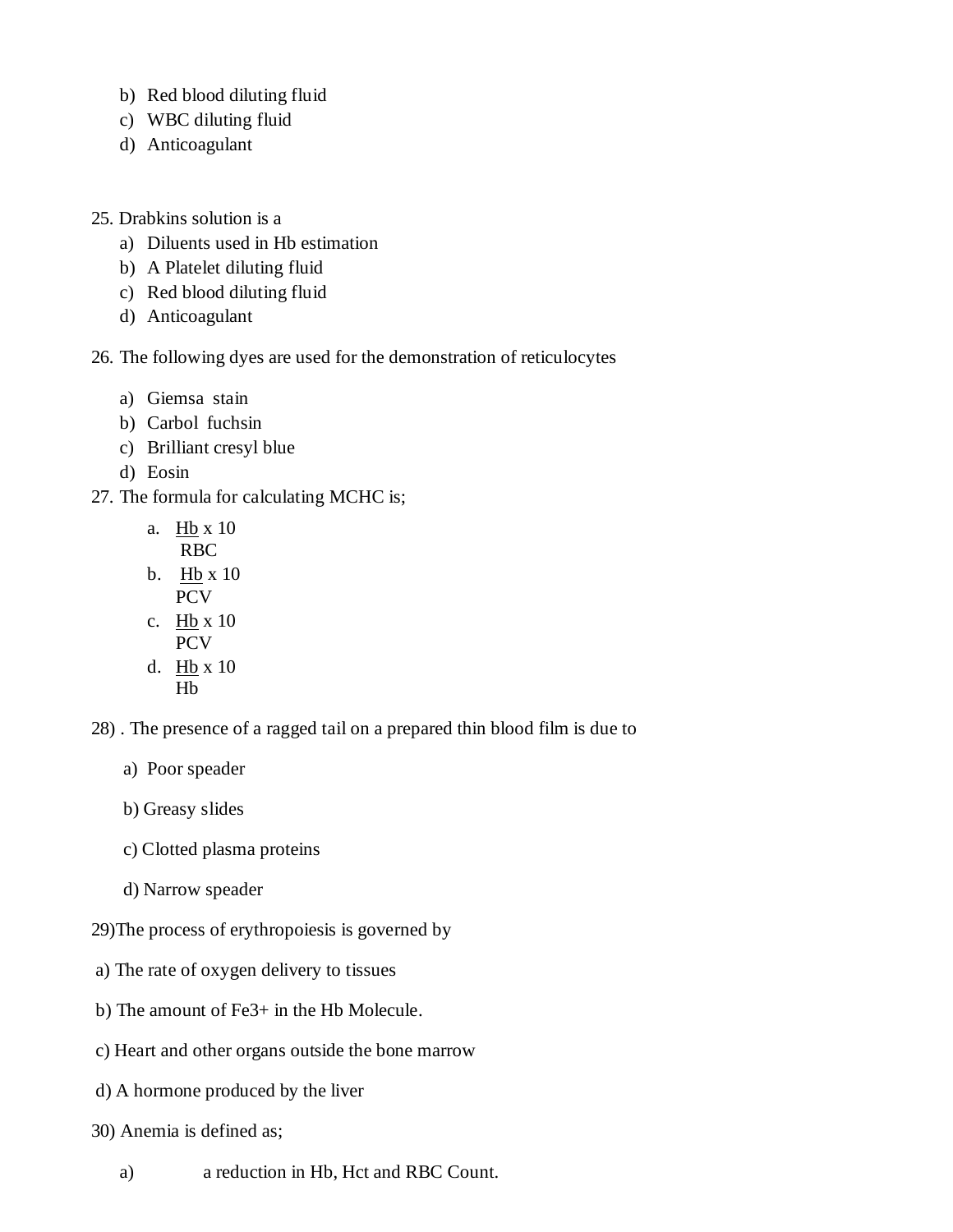- b) Total Low count of platelets and white blood cells
- c) Low Red blood cell count in high plasma volume
- d) High oxygen carrying capacity of red blood cells
- 31) Pernicious anaemia is caused by a
	- a) Dietary folate defiency.
	- b) Dietary vitamin  $B_{12}$  defiency.
	- c) Reduced intrinsic factor secretion in the stomach
	- d) Defective intrinsic factor molecule
- 32) Hb that are composed of four alpha chain and four beta chain is
	- a) Hb A
	- b) Hb B
	- c) Hb F
	- d) $Hb A<sub>2</sub>$
- 33) At the time of diagnosis of chronic blood loss, the red blood cells may be described as
	- a) Microcytic ,hypochromic
	- b) Macrocytic,hyperchromic
	- c) Normocytic normochromic
	- d) Macrocytic hypochromic
- 34) Hypersegmentated neutrophils has
	- a) 1-2 nuclear lobes
	- b) 3-6 nuclear lobes
	- c) 7-10 nuclear lobes
	- d) 0-1 nuclear lobes
- 35 An erythrocyte with marked variability in size (microcyte) can be best identified by;
	- a) Increased MCV
	- b) Decreased MCV
	- c) Increased MCHC
	- d) Decreased PCV
- 36) Relative erythrocytosis is caused by;
	- a) Decreased in plasma volume
	- b) Increased in plasma volume
	- c) Decreased in red cell mass
	- d) Increased in red cell mass
- 37) A false increase in the erythrocyte sedimentation rate value can be caused by
	- a) Slight tilting of the ESR tube rack
	- b) Reading the ESR value after exactly 30 min.
	- c) Overanticoagulation of the blood specimen
	- d) Cold room temperatures

38) Which of the following reference ranges are correct for an adult male

- a)  $Hb = 11-17g/dl$
- b) PCV= 33-37%